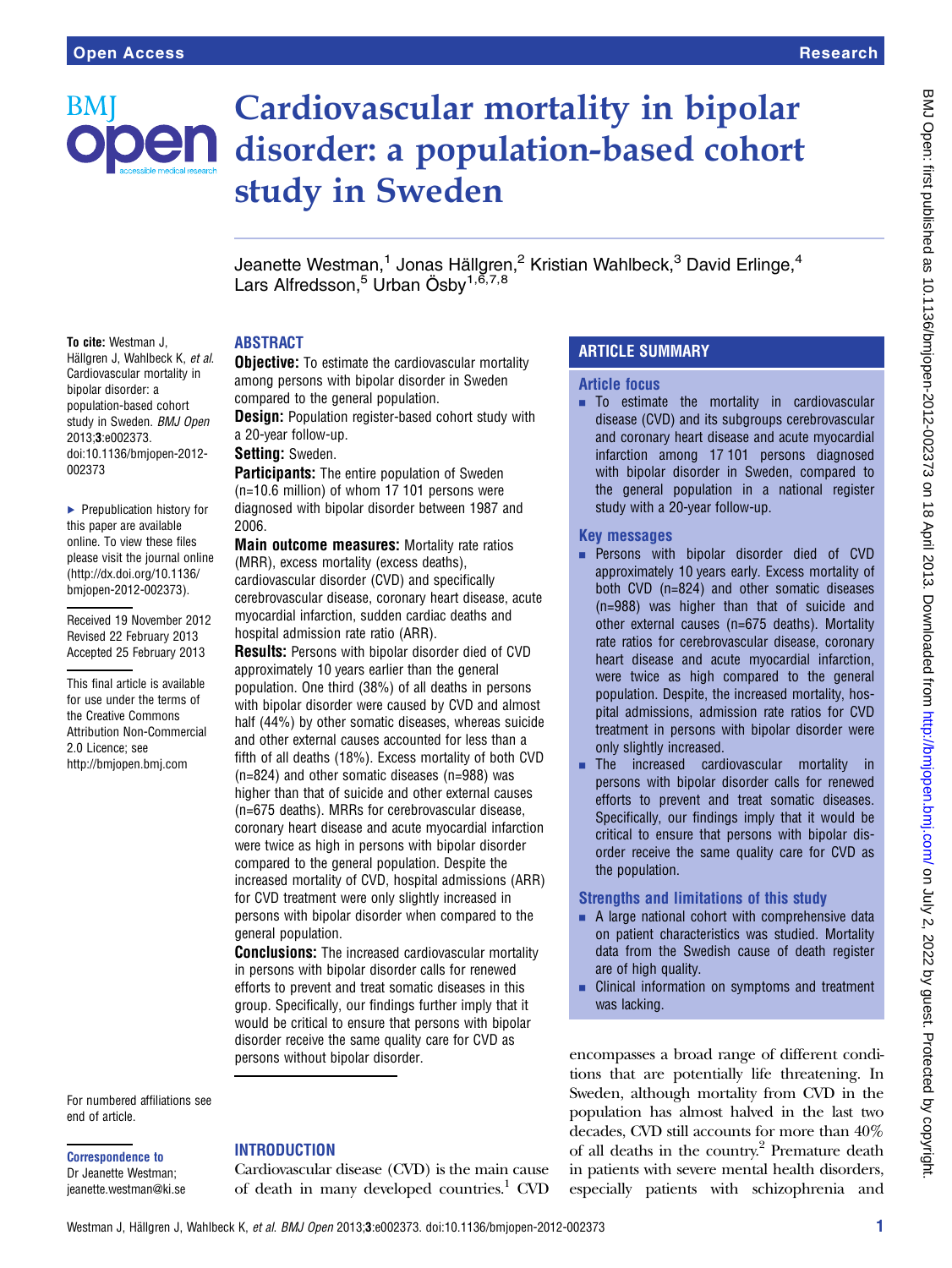bipolar disorder, has historically been attributed to suicide. However, more recent studies have shown that CVD leads to more reduced life spans than does suicide in those patients.3 Persons with bipolar disorder have an increased risk of CVD and have been observed to die because of CVD twice as often as the general population. $4-6$  Although previous studies have shown an association between bipolar disorder and mortality from CVD, few studies have addressed different types of vascular mortality or examined the related use of healthcare. An improved understanding of the causes behind and magnitude of CVD among patients with bipolar disorder is warranted along with an in-depth evaluation of different diagnostic CVD subgroups. The answers to these questions, which are far less investigated in bipolar disorder than in schizophrenia, are essential in the efforts to address the problem of premature deaths owing to CVD in persons with bipolar disorder. These questions are the focus of the present national register-based study, which extends earlier Swedish findings<sup>5</sup> both by more specific CVD mortality analyses and more recent patient data.

The aim of this study was to evaluate the excess mortality from CVD, such as cerebrovascular disease and coronary heart disease with acute myocardial infarction as its most important component, and also CVD hospital admissions in persons with bipolar disorder in Sweden between 1987 and 2006 compared to the population.

#### **METHODS**

#### Cohort and follow-up

All persons who resided in Sweden between the 1 January 1987 and the 31 December 2006 (n=10 631 208) were identified using the Swedish Total Population Register (TPR). The TPR was established in 1968 and contains information on sex, date and place of birth and date of migration of every resident in Sweden. Information on hospital admission, medical diagnosis and cause of death was obtained by linking the TRP with the national Swedish Cause-of-Death Register and the National Patient Register (NPR) using each resident's unique personal identification number.

The NPR, which is maintained by the National Board of Health and Welfare, contains information on all hospital in-patient treatments in Sweden since 1987. For psychiatric in-patient care, the register has nationwide coverage dating back from 1973. For each hospitalisation, the unique national registration number, date of admission and discharge and diagnosis are registered in NPR. In Sweden, all hospital diagnoses are classified according to the WHO International Classification of Diseases (ICD). Since the diagnostic definitions of affective disorders were substantially changed in ICD-9 and ICD-10 as compared with ICD-8, only patients diagnosed with bipolar disorder according to ICD-9 or ICD-10 were included in the study. Bipolar diagnoses recorded between 1987 and 1996 were identified using ICD-9 (296A, C, E and 298B). From 1997 and later, ICD-10 (F30-F31) was used to identify bipolar diagnoses.

The Swedish Cause of Death Register (CDR) includes all individuals who were registered in Sweden at the time of death. The register provides information on the date of death as well as main (underlying) and secondary causes of death based on death certificates. Definitions regarding the causes of death and ICD codes used in this study are shown in figure 1.

A total of 20 248 patients admitted to hospital between 1 January 1987 and 31 December 2006 with a main diagnosis of bipolar disorder (ICD-9, ICD-10) were identified in the NPR. Of the 20 248 patients, 3147 had been previously diagnosed with schizophrenia (ICD-8: 295; ICD-9: 295; ICD-10; F20, F25) and were consequently excluded. Thus, the total risk population of the study comprised of 17 101 patients with bipolar disorder. The follow-up period was 20 years (1987–2006). Immigrants were included from the date of immigration to Sweden. Each person was followed until 31 December, 2006, or the date of death or emigration, depending on which came first. Inclusion in the risk population started from the date of first hospital admission (discharge diagnosis) during the study period.

#### Statistical analysis

Person-years at risk, number of cause-specific deaths and hospital admissions owing to CVD for both patients with bipolar disorder and the general population were determined. Person-time was stratified by sex, calendar year and age. Mortality rate ratios (MRR) and admission rate ratios (ARR) and predicted death rates were calculated with corresponding 95% confidence intervals (CI) using Poisson regression models with the GENMOD procedure using statistical software SAS (V.9.2). All models were adjusted for or stratified by sex, attained age and year of follow-up.

To calculate the excess mortality for patients with bipolar disorder, the observed number of deaths was compared with the expected number of deaths among patients with bipolar disorder. The expected number of deaths was calculated by applying age-specific, sexspecific and calendar-specific death rates in the general population to the time at risk among the patients.

The risk of dying from CVD after first hospital admission was analysed by estimating cause-specific survival curves using the Kaplan-Meier method. Additional adjusted HRs with 95% CIs were estimated using Cox proportional hazard models.

When hospital admission owing to CVD (admission rate ratios, ARR) was the event of interest, follow-up ended on the day of first admission. To ensure that the observed cases were incident, a 3-year run-in period was created to compensate for the lack of CVD coverage in the NPR before 1987. Hence, all patients with bipolar disorder analysed had no hospital admissions owing to CVD recorded for at least 3 years before follow-up.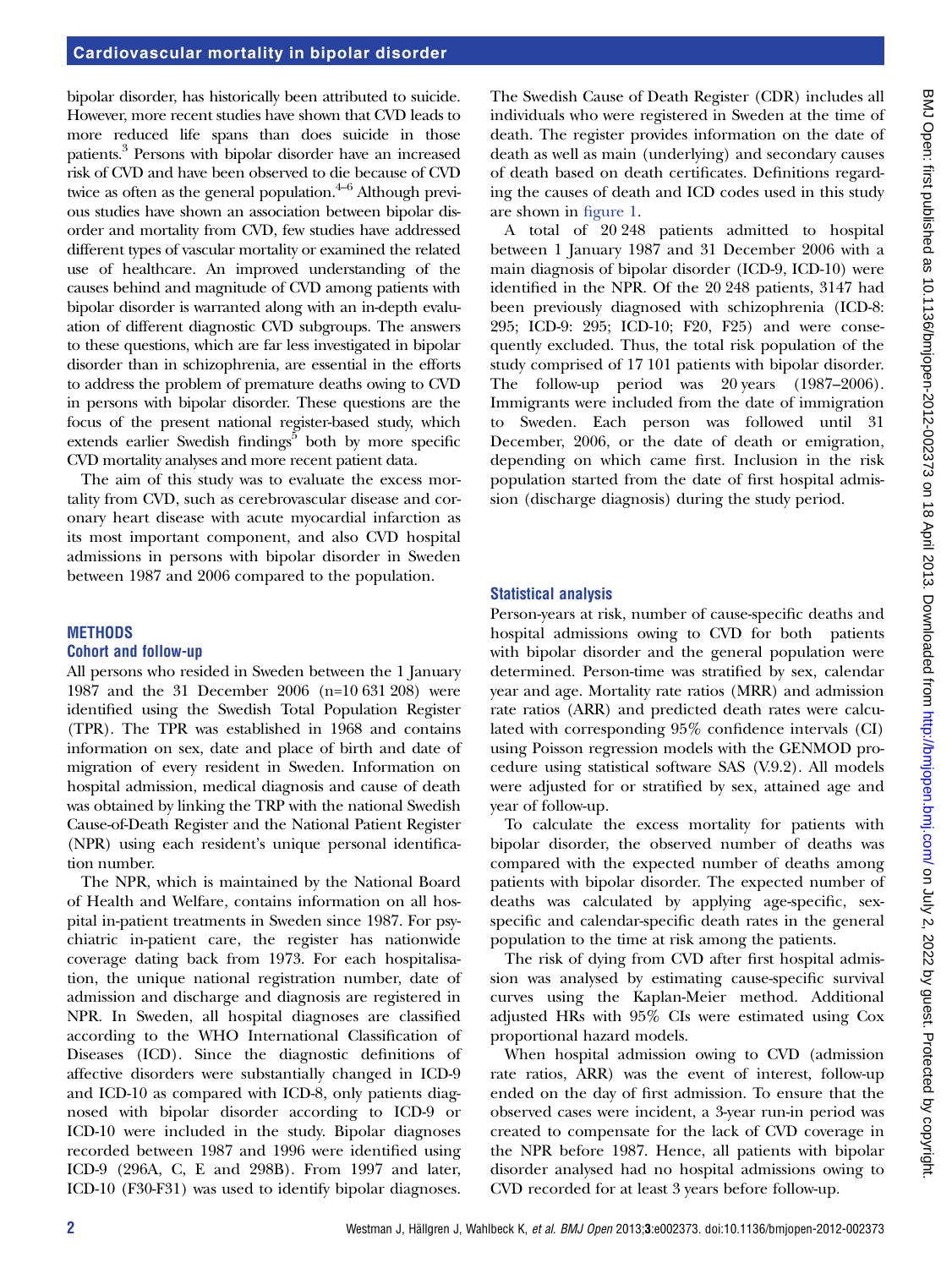



# RESULTS Causes of death

Total mortality (death from any cause) between 1987 and 2006 in Sweden was more than twice as high among patients with bipolar disorder compared to the general population (MRR 2.40; 95% CI 2.33 to 2.47). Specifically, 2489 excess deaths in patients with bipolar disorder were observed (table 1). With mortality causes subdivided into CVD and other somatic and external causes of death, we found that men and women with bipolar disorder were twice as likely to die of CVD compared to the general population (MRR 2.03; 95% CI 1.93 to 2.13), with 824 excess deaths owing to CVD. Mortality from other somatic causes was also doubled

(MRR 2.10; 95% CI 2.00 to 2.19), with 988 excess deaths. External causes of death, such as suicide, homicides and accidents, were increased more than nine times in patients with bipolar disorder (MRR 9.66; 95% CI 8.99 to 10.37), with 675 excess deaths. As far as CVD subgroups were concerned, mortality from cerebrovascular disease and coronary heart disease was twice as high in patients with bipolar disorder, with 184 excess deaths (MRR 2.00; 95% CI 1.81 to 2.22) and 377 excess deaths (MRR 1.95; 95% CI 1.81 to 2.09). Mortality from acute myocardial infarction was almost twice as high in patients with bipolar disorder (MRR 1.83; 95% CI 1.67 to 2.01), with 200 excess deaths. Mortality from sudden cardiac death, cardiac arrest/ventricular fibrillation, was

| Table 1                                        |            |                                     |              | Mortality rate ratios (MRRs) for persons with bipolar disorder during 1987–2006 |      |                                |                                           |
|------------------------------------------------|------------|-------------------------------------|--------------|---------------------------------------------------------------------------------|------|--------------------------------|-------------------------------------------|
|                                                | <b>Men</b> |                                     | <b>Women</b> |                                                                                 |      | Total (both sexes)             |                                           |
| Cause of death                                 |            | Cases MRR (95% CI)                  |              | Cases MRR (95% CI)                                                              |      | Cases MRR (95% CI)             | <b>Excess cases</b><br>$(95% \text{ Cl})$ |
| All causes of<br>death                         | 1874       | 2.48 $(2.37 \text{ to } 2.59)$      | 2393         | $2.34$ (2.25 to 2.44)                                                           | 4267 | 2.40 (2.33 to 2.47)            | 2489 (2361 to 2617)                       |
| Cardiovascular<br>disease                      | 733        | $2.16$ (2.01 to 2.33)               | 892          | 1.93 $(1.81 \text{ to } 2.06)$                                                  |      | 1625 2.03 (1.93 to 2.13)       | 824 (745 to 903)                          |
| Other somatic<br>deaths                        | 735        | 1.97 $(1.83 \text{ to } 2.11)$ 1154 |              | $2.19$ (2.06 to 2.32)                                                           |      | 1889 2.10 (2.00 to 2.19)       | 988 (902 to 1073)                         |
| Suicide and other<br>external deaths           | 406        | $9.37$ (8.50 to 10.33)              | -347         | 10.02 (9.01 to 11.13) 753 9.66 (8.99 to 10.37)                                  |      |                                | 675 (621 to 729)                          |
| Cerebrovascular<br>disease                     | 144        | 2.29 $(1.94 \text{ to } 2.70)$      | 224          | 1.86 $(1.63 \text{ to } 2.12)$                                                  |      | 368 2.00 (1.81 to 2.22)        | 184 (147 to 222)                          |
| Coronary heart<br>disease                      | 385        | $2.00$ $(1.81 \text{ to } 2.21)$    | 391          | 1.89 (1.71 to 2.09)                                                             | 776  | 1.95 (1.81 to 2.09)            | 377 (323 to 432)                          |
| Acute myocardial<br>infarction                 | 227        | 1.89 $(1.66 \text{ to } 2.15)$      | 213          | 1.78 (1.55 to 2.03)                                                             | 440  | 1.83 $(1.67 \text{ to } 2.01)$ | 200 (159 to 241)                          |
| Cardiac arrest/<br>ventricular<br>fibrillation | 23         | 2.29 (1.52 to 3.45)                 | 32           | 1.62 $(1.15 \text{ to } 2.30)$                                                  | 55   | 1.85 $(1.42 \text{ to } 2.41)$ | 25 (12 to 42)                             |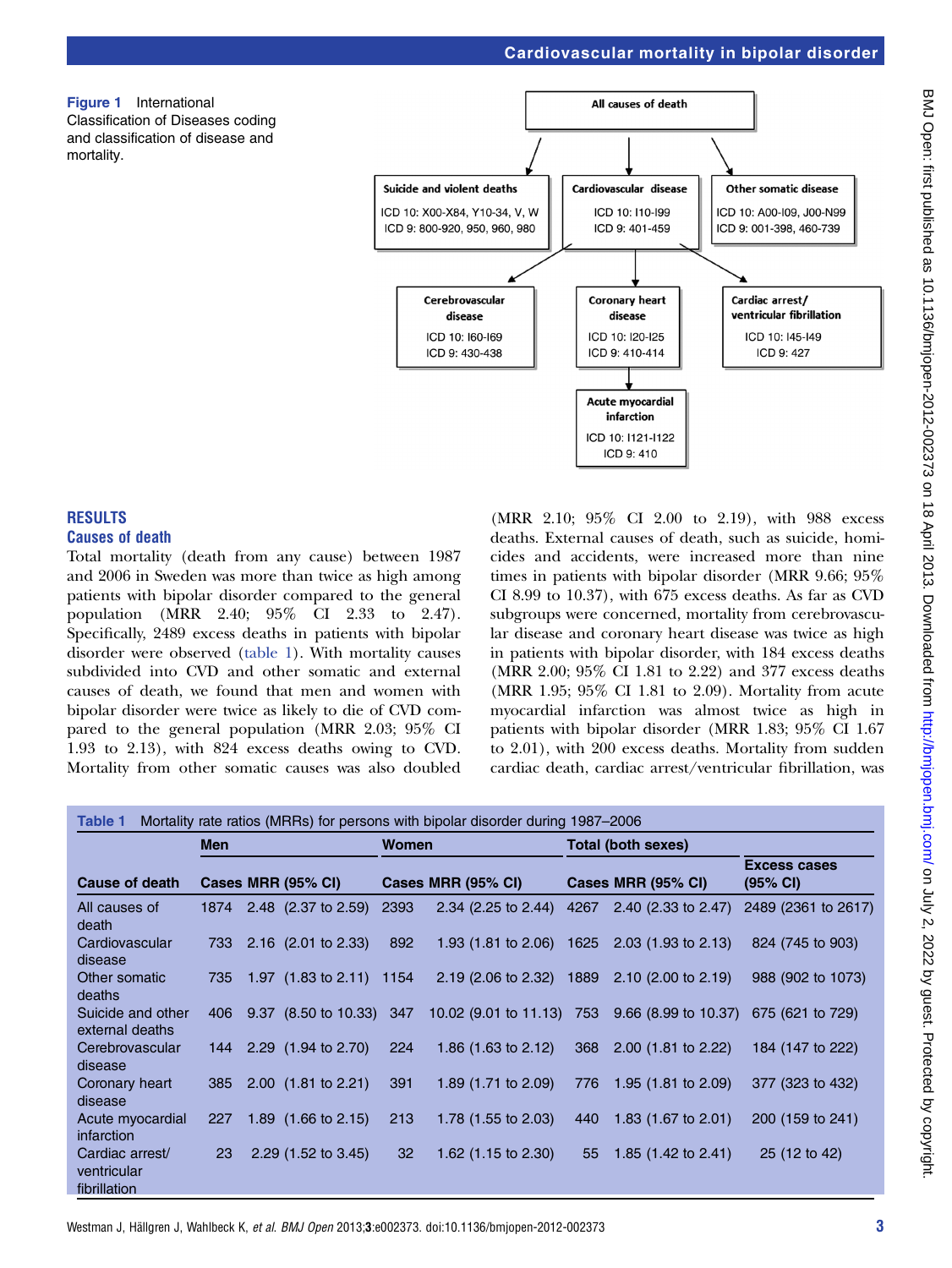also increased (MRR 1.85; 95% CI 1.42 to 2.41), with 25 excess deaths. Women and men with bipolar disorder of all ages had an equally increased mortality from CVD (data not shown).

#### Age and cause of death

MRR by age at death for all causes of death is shown in figure 2A and subdivided into cardiovascular death (figure 2B), other somatic death (figure 2C), suicide and other external causes of death (figure 2D). Cerebrovascular death (figure 2E), death by coronary heart disease (figure 2F) and death from acute myocardial infarction (figure 2G) are reported separately.

MRR for CVD was increased for patients with bipolar disorder across all ages, but was particularly pronounced in the young age groups (figure 2B). Patients with bipolar disorder who died of CVD were younger than people in the general population. The same finding was observed when we subdivided CVD into cerebrovascular disease, coronary heart disease and acute myocardial infarction (figure 2E–G). For acute myocardial infarction and coronary heart disease, the increased risk was most apparent in the 55-year to 65-year age groups (figure 2F,G). In the ages below 50 years, the results should be interpreted with caution because there were very few events in these ages. Death by suicide and other external causes of death were 15 times more common among patients with bipolar disorder below 30 years of age compared to persons of the same age in the general population (figure 2D). Overall, the MRR for suicide and other external causes of death decreased with increasing age. However, it should be noted that it remained significantly increased in persons aged between 70 and 74 years (MRR 6.88; CI 95% 5.06 to 9.35; figure 2D).

Age differences at death between persons with bipolar disorder and the population from coronary heart disease, acute myocardial infarction and cerebrovascular disease are shown in figure 3A–C. The earlier age at death for persons with bipolar disorder is clearly shown for all these causes of death.

#### Admission rates

Hospital admission rates for CVD among patients with bipolar disorder were similar to those for the general population even though MRR for CVD was almost twice as high, independent of the specific CVD cause (tables 1 and 2). Survival rates 5 years after first hospital admission for CVD were significantly lower among patients with bipolar disorder than among the general population (figure 4).

#### **DISCUSSION** Key findings

In this nationwide study of mortality among persons with bipolar disorder in Sweden compared to the population, somatic illness was the main cause of death. Patients with bipolar disorder died of CVD around 10 years earlier than the general population. Mortality from cerebrovascular disease, coronary heart disease and acute myocardial infarction was twice as high in patients with bipolar disorder as in the general population, while the frequency of hospital admissions owing to these diseases was not increased. Our findings showed that CVD in persons with bipolar disorder accounted for 824 excess deaths and other somatic diseases for 988 excess deaths, taken together 1812 excess deaths, both larger than suicide and other external causes of death (n=675). Interestingly, sudden cardiac death was also increased.

#### Strengths and limitations

The Swedish National Patient Register and Cause of Death Register include everyone who resides in the country and are considered unique, comprehensive and highly credible. Currently more than 99% of all somatic and psychiatric hospital discharges are recorded in the National Patient Register.<sup>7</sup> Swedish hospitals and government agencies are obliged by law to enter medical information in the National Patient Register. All diagnoses in the National Patient and Cause of Death registers were given by patients' doctors using international classification standards (ICD codes). Being register based, this study used information about clinical diagnoses from hospital admissions in Sweden. During the study period, the ICD diagnostic definitions were specific for bipolar disorder. A validation of the Swedish clinical bipolar hospital diagnoses has shown high validity, sufficient for epidemiological studies.8 One limitation of this study was that it was based on in-patient diagnoses, which may have generated a selective bias towards severely ill patients. However, most individuals at severe stages of bipolar disorder are admitted to hospital in Sweden. Since medical care is free in Sweden, there is no bias by costs for hospital care leading to differences in health-seeking behaviour. In a previous study, we have shown that the number and frequency of hospital admissions owing to bipolar disorder remained relatively unchanged during recent years, while the overall number of psychiatric admissions was drastically reduced.9 We did not have access to medical records or information on medical treatment. In terms of the validity of the data on causes of death, in CVD deaths, we found a slightly higher autopsy rate (28%) among patients with bipolar disorder than in the general population (22%). It is unlikely that these small differences affected the outcome of the study. An advantage with the present study is the analysis of specific causes of death.

#### Findings from other studies

The findings of this study add to the growing body of evidence that somatic diseases, particularly CVD, contribute to theshorter lifespan among patients with bipolar disorder. Findings from several large register-based studies from different parts of the world indicate that cardiovascular disease is responsible for the majority of excess deaths, with up to 2.5-fold increased mortality.<sup>3 5 6 10–14</sup> Studies using registers from the Nordic countries have shown that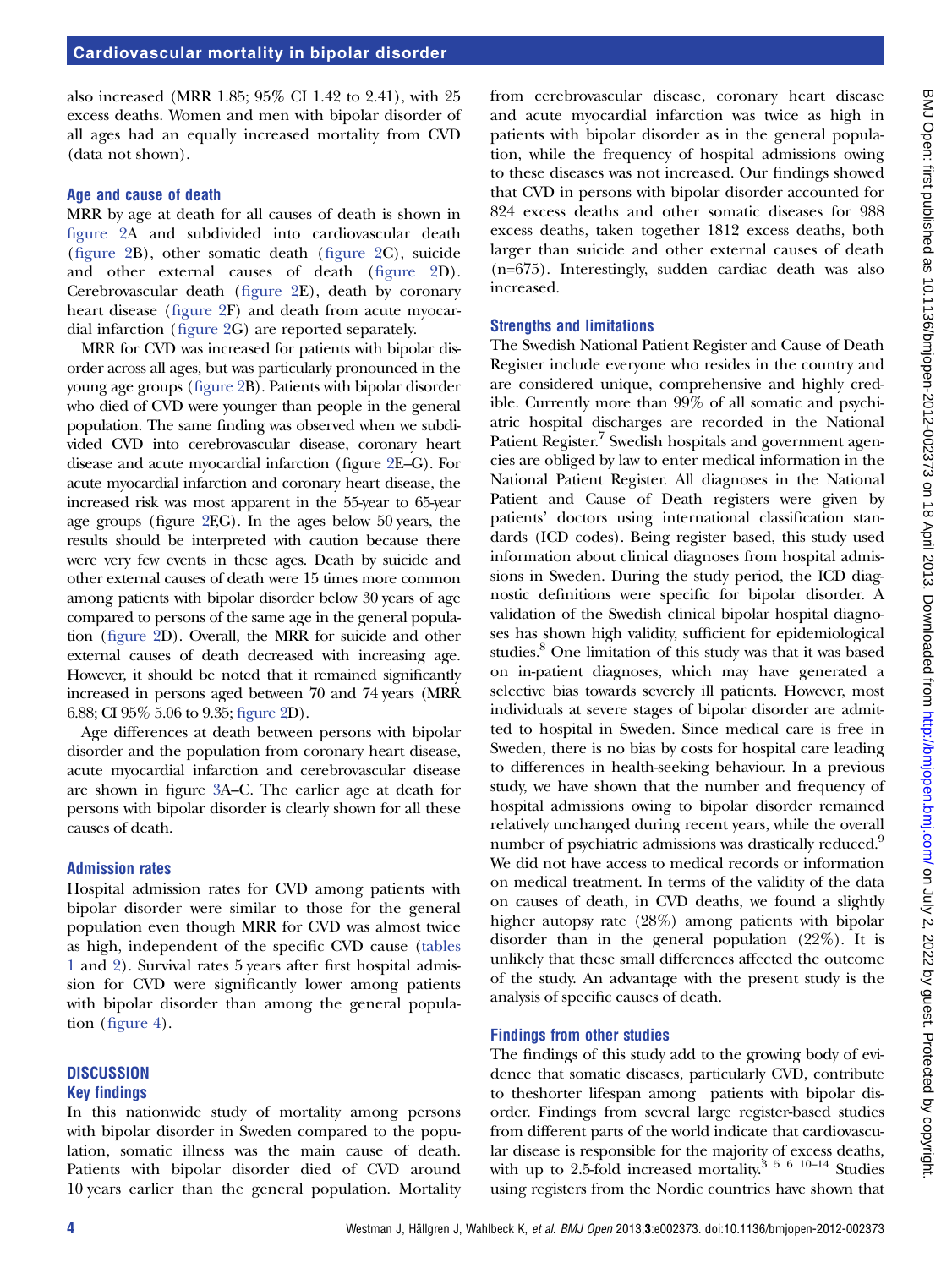Figure 2 Mortality rate ratios (MRR) by age at death in persons with bipolar disorder compared to the general population for (A) all causes of death, (B) cardiovascular death, (C) other somatic death, (D) suicide and other external causes of death, (E) cerebrovascular disease, (F) coronary heart disease, and (G) acute myocardial infarction. All causes of death presented with the same scale for reasons of comparison.



patients with bipolar disorder run almost twice the risk of dying from CVD than do persons in the general population, the mechanisms for which are currently unknown.<sup>45</sup> There is a growing body of evidence from studies in other countries, and findings similar to ours have been observed in a representative study of the US population. $15$  In our previous study,<sup>5</sup> standardised mortality ratios (SMR) for CVD, but not for cerebrovascular mortality, was higher for women compared to men. This difference was not found in our present study. SMR and MRR are relative measurements, affected both by population trends and trends among the cases. Thus, the different findings could be related both to changing death rates in the population and to changes among persons with bipolar disorder, or a combination of those factors. CVD contains several different causes of mortality, which may have different trends over time. However, the specific causes of death related to the sex difference in coronary heart disease mortality previously found cannot be answered in our study.

Studies have shown a higher cardiovascular mortality in persons with bipolar disorder type I compared to bipolar disorder type II or major depressive disorder.<sup>16 17</sup>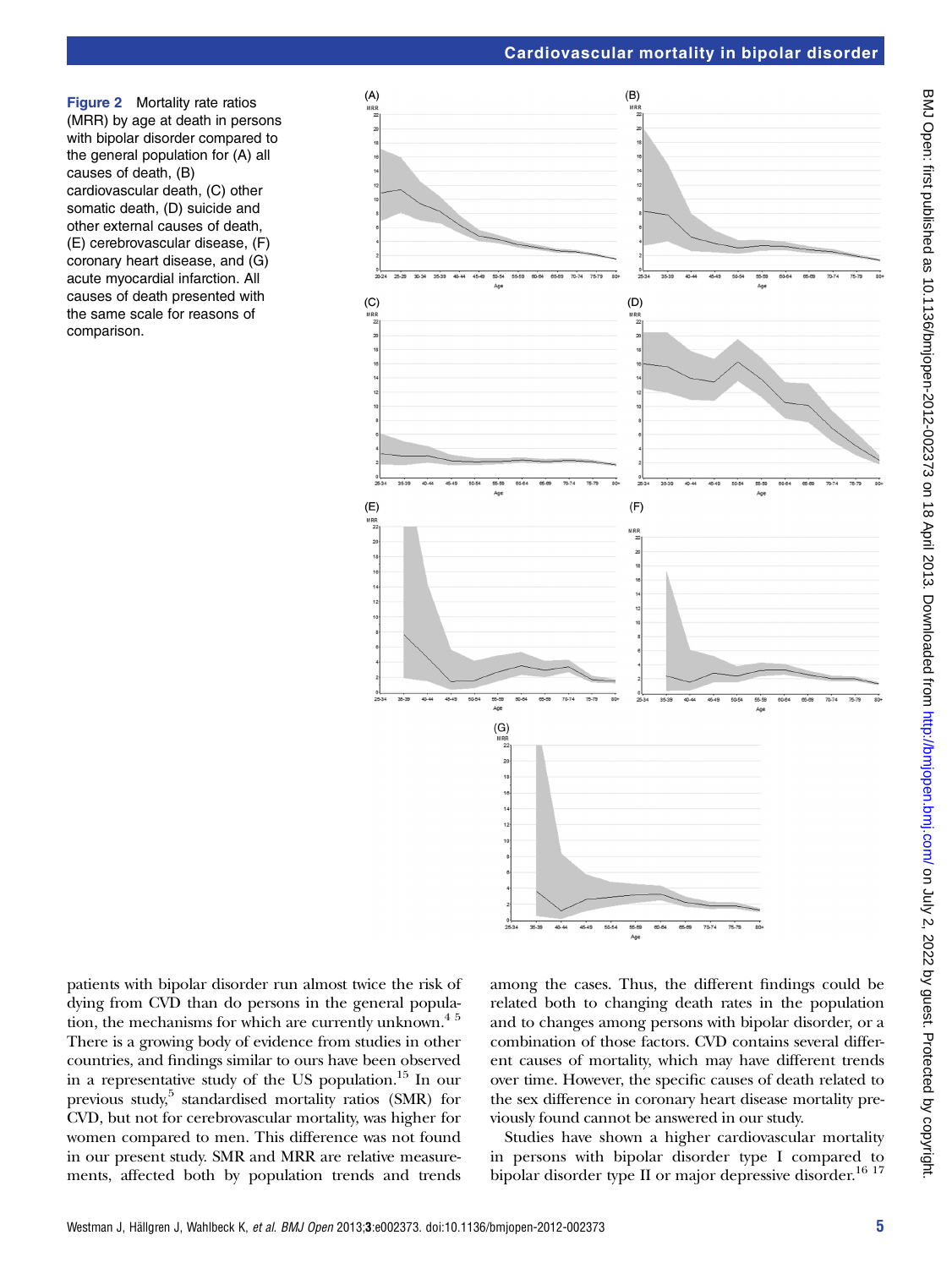Figure 3 Mortality per 1000 person-years in persons with bipolar disorder and the general population adjusting for sex and calendar year for (A) coronary heart disease, (B) acute myocardial infarction, and (C) cerebrovascular disease. All mortality rates presented with the same scale for reasons of comparison.



In our Swedish data, bipolar disorder type I cannot be separated from bipolar disorder type II. However, patients with bipolar disorder type I are much more likely to be hospitalised and thus to be included in our sample. Earlier age of CVD has been shown in several studies, $15$  and is also confirmed in our findings of increased cardiovascular death at a younger age compared to the population in Sweden. Possible risk factors for the increased mortality from CVD among patients with bipolar disorder may include adverse effects of medication,<sup>18</sup> <sup>19</sup> high levels of smoking,<sup>20</sup> unhealthy diet,<sup>21 22</sup> lack of physical activity,<sup>21</sup> low socialeconomic status<sup>23</sup> and lower rates of nutritional counseling.<sup>24</sup> Studies have shown that patients with bipolar disorder deviate from the age-based norms on arterial stiffness measures.<sup>25</sup> Also, inflammation has been pointed out as a potential biological cause of increased CVD in bipolar disorder<sup>26 27</sup> together with endothelial dysfunction.<sup>28</sup> In addition, effects of genetic associations, such as those reported between type 2 diabetes, CHD and schizophrenia,<sup>29</sup> could not be excluded. One of the most important loci of genetic polymorphisms linked to bipolar disease and depression is around the ATP-activated ion-channel receptor  $P2X7$ <sup>30</sup> Recently, a polymorphism in the P2X7 gene was linked to the increased risk of stroke and acute myocardial infarction, $31$  and the same polymorphism has also recently been shown to be linked to cognitive symptoms in bipolar disorder, $32$  indicating that common genetic factors could have effect on both cardiovascular disease and bipolar disorder.

#### CVD undertreated in persons with bipolar disorder

Studies of patients with bipolar disorder have shown that they have an increased risk of the metabolic syndrome,<sup>33</sup> that is, increased blood glucose<sup>34</sup> and cholesterol levels,<sup>35</sup> higher blood pressure<sup>36</sup> and prevalence of overweight and obesity,<sup>21</sup> closely associated with CVD. To prevent and treat metabolic disorders in patients with severe mental illnesses such as bipolar disorder, new guidelines for clinicians in Sweden were drawn up in 2009, thus after the end of this study, by psychiatrists, diabetologists, endocrinologists, cardiologists and general practitioners in collaboration.<sup>37</sup> The guidelines can be found on the website of the Swedish Psychiatric

| Admission rate ratios (ARR) for persons with bipolar disorder during 1990–2006<br>Table 2 |            |  |                         |              |  |                                    |                           |                    |  |  |  |                                             |
|-------------------------------------------------------------------------------------------|------------|--|-------------------------|--------------|--|------------------------------------|---------------------------|--------------------|--|--|--|---------------------------------------------|
|                                                                                           | <b>Men</b> |  |                         | <b>Women</b> |  |                                    | <b>Total (both sexes)</b> |                    |  |  |  |                                             |
| <b>Hospital admissions</b>                                                                |            |  | Cases ARR (95% CI)      |              |  | Cases ARR (95% CI)                 |                           | Cases ARR (95% CI) |  |  |  | <b>Excess cases</b><br>$(95\% \text{ Cl})$  |
| Cardiovascular disease                                                                    | 540        |  | 1.27 (1.16 to 1.38) 696 |              |  | 1.33 (1.24 to 1.43) 1236           |                           |                    |  |  |  | 1.30 (1.23 to 1.38) 287 (218 to 356)        |
| Cerebrovascular disease                                                                   | 179        |  | 1.32 (1.14 to 1.53) 271 |              |  | 1.43 $(1.27 \text{ to } 1.62)$ 450 |                           |                    |  |  |  | 1.39 (1.26 to 1.52) 125 (84 to 167)         |
| Coronary heart disease                                                                    | 212        |  | 1.02 (0.89 to 1.17) 207 |              |  | 1.06 $(0.92 \text{ to } 1.21)$ 419 |                           |                    |  |  |  | 1.04 (0.94 to 1.14) 15 (-25 to 55)          |
| Acute myocardial infarction 133                                                           |            |  | 0.96 (0.81 to 1.14) 137 |              |  | 1.11 (0.94 to 1.31) 270            |                           |                    |  |  |  | 1.03 (0.92 to 1.16) $8(-24 \text{ to } 41)$ |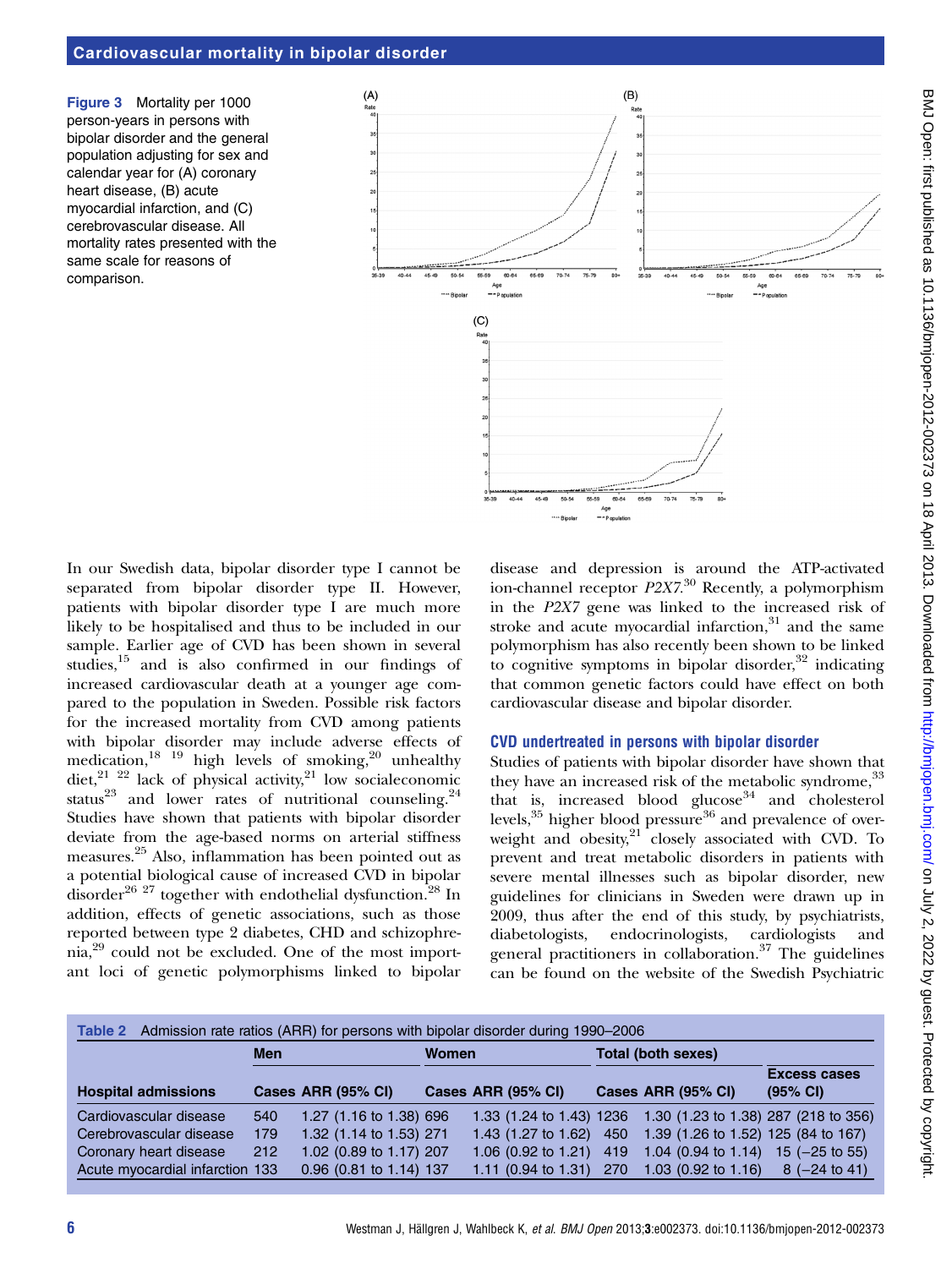$1.0$  $0.9$ Age 60-7  $0.8$ Survival, %  $0.7$  $0.6$  $0.5$ Age 80  $0.4$  $\Omega$  $\overline{c}$ 3 Time Since Diagnosis, y - Population  $-$  Bipolar

Figure 4 Five-year survival of cardiovascular disease in persons with bipolar disorder after discharge from first cardiovascular admission stratified by age at hospital contact.

Association (<http://www.svenskpsykiatri.se>). In the guidelines, there is a strong emphasis on the increased metabolic risks at younger age with focus both on primary and secondary prevention strategies and the need for collaboration between the different medical specialties. The effects of those guidelines are still to be evaluated.

Our finding that patients with bipolar disorder showed only slightly increased hospital admissions rates for CVD, despite their twice as high cardiovascular mortality, strongly suggests that CVD is undertreated in bipolar patients when compared to the general population. In a Danish study, the rates of invasive heart disease procedures were 40% lower among persons with bipolar disorder than in the general population.<sup>4</sup> Although the younger age at cardiac events in bipolar disorder compared to the population may reduce detection, this factor is unlikely to cause the reduced rates of invasive heart procedures, since younger age at detection would rather be expected to lead to more intensive treatment. The lower rate of invasive heart disease procedures among persons with bipolar disorder is yet to be explained. Sudden cardiac mortality from cardiac arrest/ventricular fibrillation was increased among patients with bipolar disorder (MRR 1.85), but the 25 excess cases do not explain the difference in CVD admissions in terms of increased sudden death before hospital admission. Thus, the reasons for CVD undertreatment in bipolar disorder are not explained by the current findings. In our study, the MRR and ARR patient populations are slightly different, in the respect that the ARR patients are identified at their first index admission, while the MRR patients may have several admissions, and thus being more severely affected. Unequal access to healthcare (ie, receiving cardiac treatment of lower quality) for reasons other than financial has been previously suggested as a contributor to excess

CVD mortality in patients with severe mental disorders, such as schizophrenia,<sup>38</sup> and may be indicated by our findings of increased mortality after the discharge from hospital compared to the population. These factors have not been studied extensively in bipolar patients. Healthcare in Sweden is free and is financed primarily through taxes. Therefore, it is unlikely that patients with bipolar disorder do not seek hospital care for lack of financial means.

Many mechanisms can contribute to the undertreatment of CVD among people with bipolar disorder. Our results indicate a failure of the healthcare system to identify and address the health needs of those patients, which has also been shown in other studies of people with severe mental disorders.<sup>39</sup> The levels of CVD mortality in our persons with bipolar disorder are similar to those in schizophrenia, where adverse effects of antipsychotic medication have been considered the main contributing factor. When compared with a study of schizophrenia, a recent study of bipolar disorder in Stockholm County found that only 29% of patients with bipolar disorder were medicated with antipsychotics,<sup>40</sup> as compared to practically all patients with schizophrenia, which raises the question of the importance of adverse effects of antipsychotics in CVD.

#### **CONCLUSIONS**

The observed number of deaths from cardiovascular diseases in patients with bipolar disorders was almost twice as high as the expected number in the general population, suggesting that more resources are needed for the prevention of these diseases in this patient group. Targeted interventions by effective collaboration between primary healthcare and psychiatric professionals would be crucial in the efforts to reduce excess CVD mortality in patients with bipolar disorder. Finally, effective cardiac treatment would ensure longevity and improved quality of life for patients with bipolar disorder.

#### Author affiliations

<sup>1</sup>Department of Neurobiology, Care Sciences, and Society, Centre for Family Medicine (CeFAM), Karolinska Institutet, Stockholm, Sweden

<sup>2</sup>Department of Medical Epidemiology and Biostatistics (MEB), Karolinska Institutet, Stockholm, Sweden

3 Department of Mental Health and Substance Abuse Services, THL, National Institute for Health and Welfare, Helsinki, Finland

4 Department of Cardiology, Lunds Universitet, Lund, Sweden

5 Institute of Environmental Medicine, Karolinska Institutet, Stockholm, Sweden

6 Department of Molecular Medicine and Surgery, Neurogenetics, Karolinska Institutet, Stockholm, Sweden

<sup>7</sup> Center for Molecular Medicine, Karolinska Institutet, Stockholm, Sweden 8 Department of Psychiatry, Tiohundra AB, Norrtälje, Sweden

Contributors UÖ had the idea of the study and is guarantor of the study together with JH, who has performed the statistical analyses. JW has contributed to the design of the study and drafted the manuscript together with UÖ. KW, DE and LA have contributed to the design of the study and with revisions of the manuscript. All authors have approved the final version of the study.